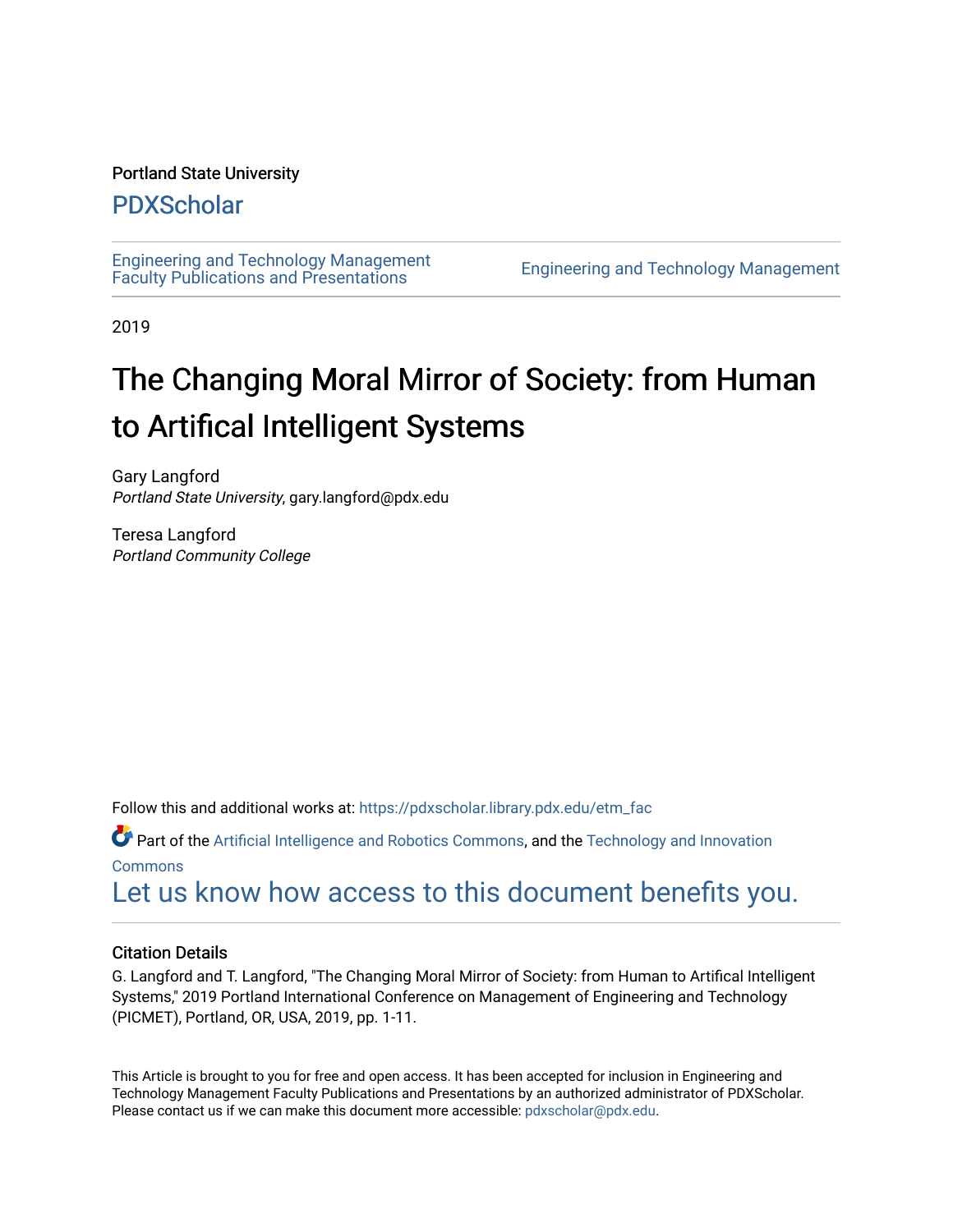## The Changing Moral Mirror of Society From Human to Artifical Intelligent Systems

Gary Langford<sup>1</sup>, Teresa Langford<sup>2</sup>

<sup>1</sup> Engineering & Technology Management, Portland State University, Portland, Oregon, USA <sup>2</sup> Business and Accounting Department, Portland Community College, Portland, Oregon, USA

Abstract-Management of technology and its development carry along the responsibility and consequences for interactions between Human and Artificial Intelligent Systems (AIS). In spite of all good intentions, the effects and repercussions of conflicts between Human and the systems built with intent to assist Human may be proceeding along the path that will recognize a dismal mistake in judgment. Dreadful and intolerable impositions on Human behavior may arise regardless of how AIS is designed. That is not to say progress should cease, but rather to make the case that intensely determined efforts need to delve into the uses and implications of AIS. Heretofore, only the manifestations of goodwill are energizing research and early uses. This paper proposes and outlines the power of applying Systems Model-Based Thinking (SMBT) to begin outlining the realms of behavior that society could be aware. Open discussion to facilitate general awareness is deemed essential to a fuller participation in a useful and enlightened future with AIS.

#### I. INTRODUCTION

Before we became linked to screens, the only systems that people interacted with were other people. In rapid order, Artificial Intelligence (AI), (i.e., algorithmically based, extensional logic structured, fast search enabled), began revolutionizing a new sociality within a rather labored environment 40 years ago. Commercial development has focused AI to supplement Human behavior. But as yet, AI is not at the level of Human intelligence. The age of mechanical advantage is giving way and supplanted by mutations of technology that will shape an enduring landscape - one that will be less controllable than simple mechanical devices. The history to the future transition will bring about a tempting means to run away from Human self. At risk is our selfawareness, self-management, relationship management, and social awareness – the four dimensions of Human "self" which leads to social intelligence  $[1]-[2]$ .

As social intelligence is incorporated into AI and Artificial Intelligent Systems (AIS) and Human behavior is realized, the four dimensions of Human self will define the past, present, and future logics through algorithms that mine networks of data and correlate with our individual senses into non-binary state instructions, coaching, and decisions. This integration of the dimensions of Human self into an adaptive, pseudoalgorithmic computing environment will bring about changes to how Human will interact with AIS. The time-enduring boundary between environment and community will be revised, then redetermined by an increasing number of interactions between AIS and Human. The perennial, illdefined existential gap between all that cannot be controlled by us and the Human innovation what wills it so, may push

technology management beyond its present limits. Those limits have yet to be defined. Why is the change so dramatic? If the intention is to design and use AIS to "be" with us, to "help" us, and to "comfort" us, technology managers may rue the moment that AIS "is" us. What role will AIS engage with Human? What is the meaning that we want to ascribe to us through interactions with AIS? And, most importantly, are we to be AIS, is AIS to be us, or is AIS to watch over us as guardians of a more efficient set of Human selves? The consequence of AIS "as" who we are (i.e., our self) may mean a change in identity for each individual - the individual's self that remains and the surrendered Human self that is given up. The surrendered Human self would be comprised of some combination of Human self-awareness, Human self-management, Human relationship management, and Human social awareness. The transition to this new world of surrendered Human self is the topic of this paper. The scope is to apply SMBT to the engineering of systems - the AIS. With a mind toward applying the notions of SMBT, the psychological questions are used only to frame the context, but not to be developed here. An interesting application of the results of this paper is higher education and the role of AIS.

#### II. GENERAL APPLICABILITY OF SYSTEMS MODEL-BASED **THINKING**

This research is founded in the approach we refer to as a Systems Model-Based Thinking (SMBT). SMBT is wholly new. SMBT expands and enlightens thinking from the nexus of two ontological frames - one based on taxonomy of physical objects, the other based on taxonomy of processes. Stanislaw Leśniewski [3]-[4], developed these two ontological perspectives to capture all universal existence without loss of generality [5]-[8]. Existence implies all physical and intellectual objects and all processes, i.e., in the manner of Parmenides  $-$  it exists, it does not exist, it cannot exist. The notion of systems is incorporated into the two ontologies by a set of criteria that rely on the relation of parthood [3]–[4]. In that sense, the relation of parthood denotes reflexive (weak condition, i.e., knows about itself) and nonreflexive (strong condition), antisymmetric, and transitive relations, i.e., a partial ordering [9]-[12].

#### A. Systems Thinking and Approach

The vast majority of systems thinker pose their systems thinking as constructs rather than as a natural part of the fabric of space. In stark contrast to that typical line of reasoning about systems, we posit that system are *not* merely conceptual constructs, but instead realities of aggregations of objects and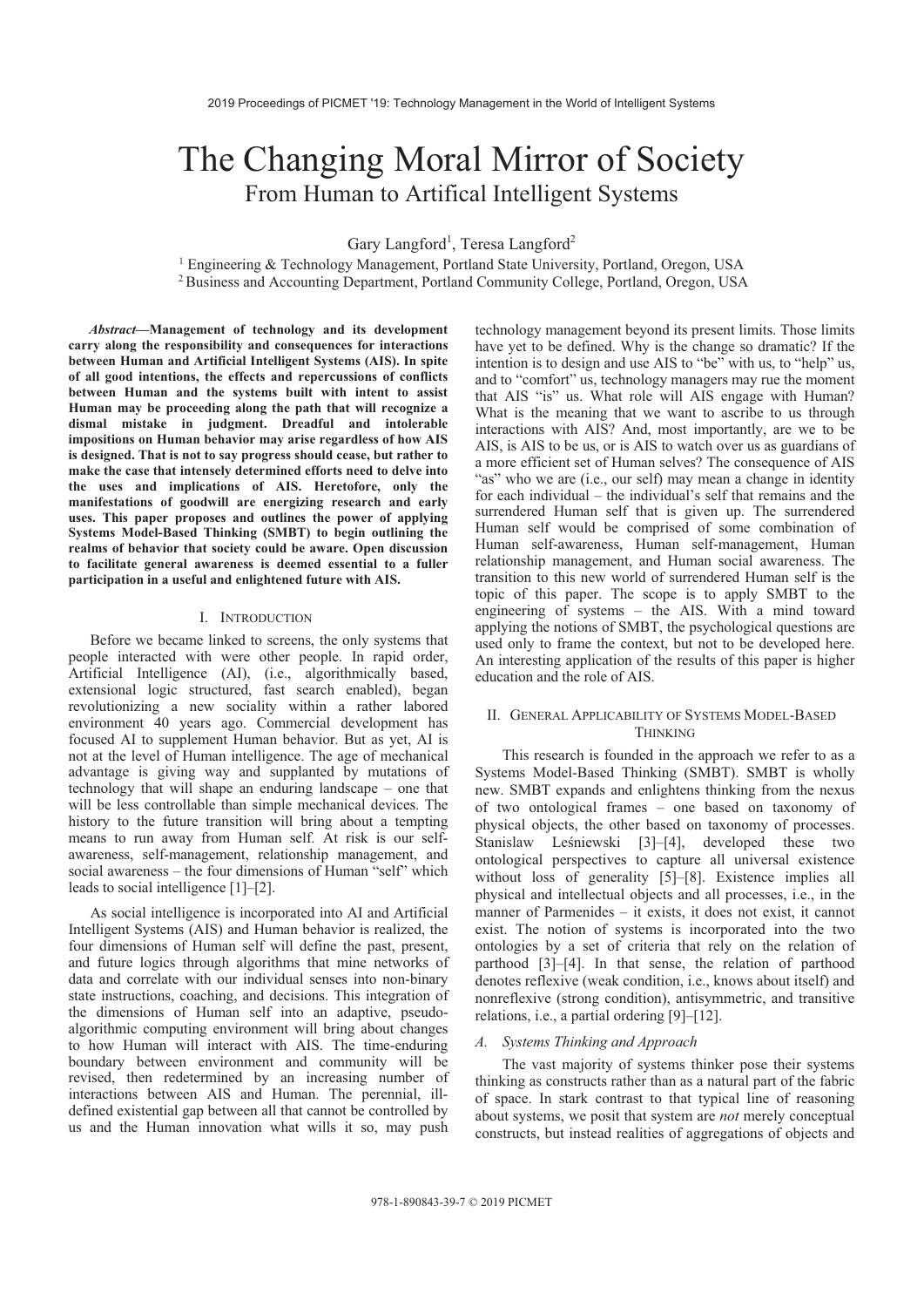processes that satisfy four conditions. These four conditions that satisfy the criteria of systemness are metastability, internal agility, external adaptability, and irreversible/nonreciprocal emergence  $[5]-[8]$ ,  $[13]-[14]$ . The implications impose a particular order that wholly exists nowhere else; a structure that varies greatly, however with a stability of action and reaction that postures its dynamics and boundaries; and a constancy of meaning that represents force and energy (in the same sense as described in terms of physics). Systems are found throughout the universe – from elementary particles, atoms, molecules, plants, animals, Human, computers, Earth, solar systems, stars, and galaxies. The four conditions of systemsness are found in every system, regardless of size. Systems thinking is the reasoning, organizing, assessing, analyzing, evaluating, judging, mechanizing, modeling and representing objects and their interactions and behaviors, such that the criteria for systemsness is considered, investigated, tested, verified, and explained.

Consequently, a systems approach means radically different things depending on the determinants and principles on which the approach is based. SMBT is constructed through rigorous formal methods, embodied in the mereology of objects and processes, and expressed in a framework of the object ontology and process ontology.

#### **B.** SMBT Utility

SMBT can be used to identify the essential requirements for building a sustainable business model (for example) through a mix of technology innovations for products and services [15]. Through the clarifications and characteristics of applying SMBT, the four isomorphic conditions for systems are found engrained in the fabric of the business operations, projects, and governments. The tools and techniques applied within the activities and processes of the SMBT interpretive, integrative framework illuminate the shadowy complexities of AIS. The meaning of Human self derives from social context.

SMBT is used to formulate a set of evaluation criteria that directly addresses inherent complexity of the relations that are to be measured along with the degree of transparency into the causal actions that underpin the results. AIS requires extensive analysis and evaluation to separate interwoven and possibly competing instructions based on interactions with Human.

The pre-eminent transaction is the key transaction that defines the greatest utility of the system being considered. SMBT lends itself to solving a defined problem, answering a relevant question or resolving a conflict – types of research. In each of these exemplars, the key purpose of the system(s) transaction(s) is central to every action of the system, i.e., holism. In addition, there are two sets of procedures for these three research engagements – one to work toward an object or goal, *i.e.*, solving a pertinent problem; the other to explore a vexing concept. The sequence of actions taken, i.e., the method employed, and the causal factors and relations depend on the choice of procedures - explore or aim.

#### **III. APPLYING SMBT**

The fundamental assumption of SMBT [5]-[6] is that a system is confirmed as having the highest utility both central to the discussion and at the focus of interest. Therefore, at least one of the aggregations of objects shall be a system. Thus, for modeling the primary interactions between a system and a pre-eminent transaction, the criteria for simultaneously satisfying the four conditions of systemness shall be met for all use of SMBT.

All systems have four mutual properties and various relations (i.e., conditions for systemsness) to differentiate between agglomerations that are not-a-systems (Notasystems)). Notasystems may have one, two, or three conditions satisfied, but not a fourth. Our conception of a systems model establishes a way of viewing all aggregates of interacting objects as systems if and only if the criteria of the four conditions for systemness are satisfied simultaneously. Therefore, systemness implies holism  $-$  that a change in any object or grouping of objects directly or indirectly affects the whole of all objects or grouping of objects [18]. Note  $-$  the term systems is used to mean a single system as well as a system of systems, and systems of systems as defined in reference [5]. There are corresponding elements in all systems, whether by objects due to grouping, specialization or by results of processes. In that sense of congruence, any system could be the reference for all other systems. A formalism can be constructed to measure the degree of like-kindedness within a particular kind of system. Both homomorphic and isomorphic structures may suffice for comparing and measuring systems. Mapping homomorphically preserves structure, while mapping to identify isomorphic determinants determines degree of similarity of process [17]. Depending on the degree of homomorphism or isomorphism between likekind systems, the taxonomy for each like-kind system can be developed and applied to method, defining stakeholder perspectives, and interpreting results derived from SMBT.

In context of AIS, the meaning of Human self is discernable from SMBT within the social aspects of a business model. Self is deterministic.

#### A. Stakeholder Viewpoints

The viewpoints of stakeholders involving transaction(s) between a Human and AIS (where the sum of all interactions comprise the lifecycle of a transaction) are described by SMBT as an individual (object as a system) interacting with AIS (object as a system), where both objects are systems. This connection between a Human and AIS is the pre-eminent transaction, by which all actions of each of these two systems have all activities at risk due to each's holism. Depending on the capability and opportunity that avails each of these systems, data from each can be transferred. Data can be put forward, observed, and conjectured. With extensive, fast network access to peta-bytes of data, AIS could confirm and infer additional information about Human. Connectivity, computing power, and network availability to data repositories favor AIS over that of a non-computer-aided Human.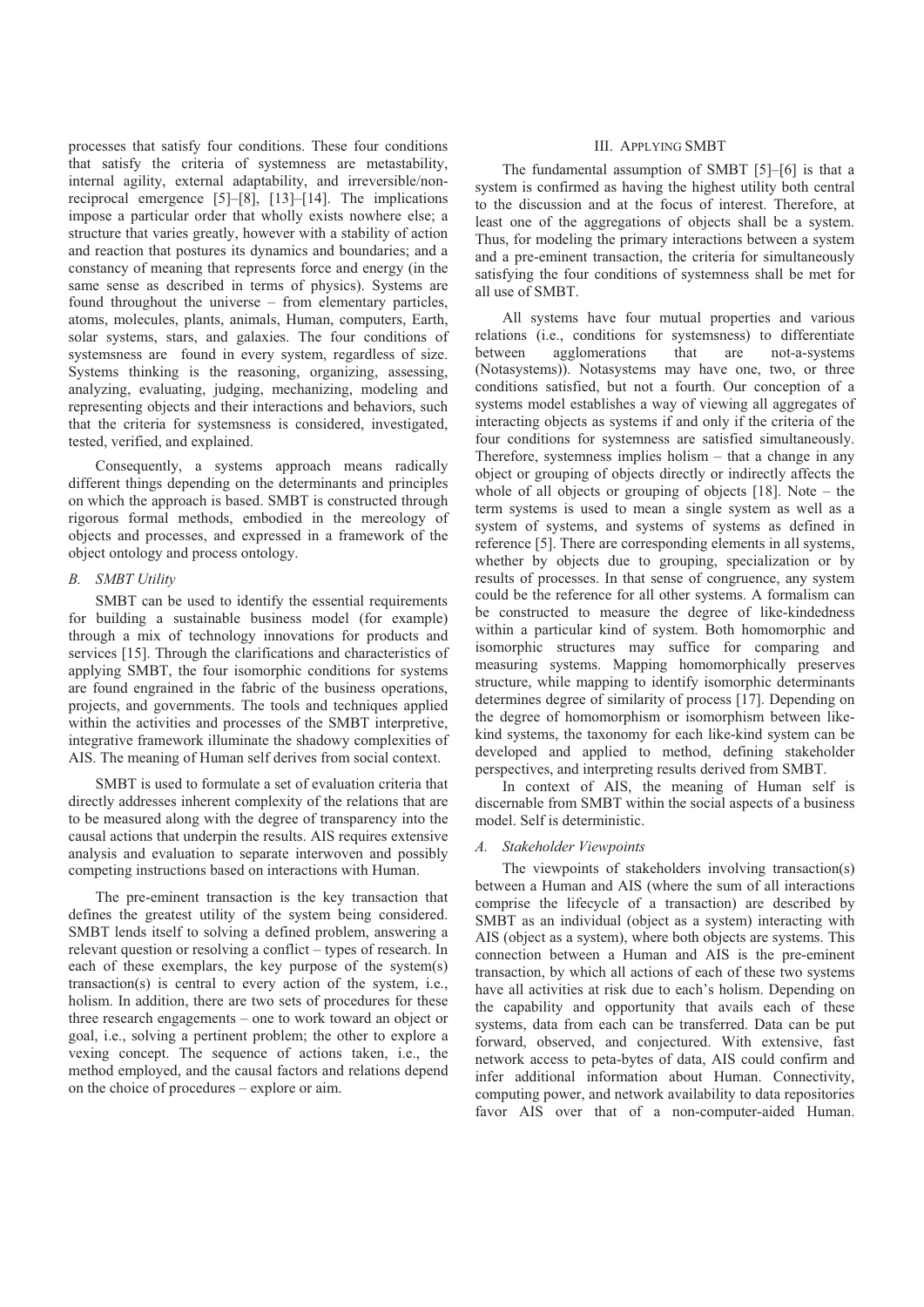Stakeholder viewpoints will differ. SMBT in identifying the effects of interaction.

#### **IV. PRODUCTS AND SERVICES**

In times-past, actions to use technology were self-limiting and self-regulating. People held the power to use the product or service to do what they wanted or needed. The differences between products and services are incorporated into product development and service formulation, enhancement, and upgrades. Products that are systems generally exhibit improvements to their associated services. AIS is both a product and a service. Therefore, products and services frame contexts for Human self.

Products are classified as those discovered, invented, and innovated as a means to entice buyers and users to own. Services are determined to support the user with what was needed so the user could continue to use the products related to their purchased service. Ultimately, those uses are limited only by the user who had full control over the entirety of the product, including maintenance and repair, parts replacement, and storage. Outside the purview of other users and non-users, the user worked within the bounds of self-imposed rules. principles, and skill-derived practices. In that way, the use of technology is regulated by the user. Personal control was underscored by regulating the decision to buy or use, having the willingness to pay or accept consequences of use, and then by taking part in the transaction to purchase or accept responsibility for said products and services.

However, that willingness to pay and use does not imply tacit agreement on the part of the buyer to participate in the channels or means of distribution associated with those products and services. The buy-sell transaction may or may not have been influenced by the channel through which the product or service was delivered. And beyond the terms of warranty or return, there was no implied, persistent linkage between the user and the product or service. Neither product nor service had the properties, traits, or qualities of a system. And while services might be provided by the vendor or third-party (i.e., systems), whose influences on the purchased product or service were restricted to interactions with the user or customer, the expected intent of purchased service was to aid the user or customer and not to moderate directly the use of that purchased service. In other words, since there was no way to operate or use a product by someone other than the user who had direct contact with that product, the purpose of servicing that product was focused on helping the user. The user was empowered as a surrogate for the vendor or servicing company.

The division of control of the product between the user and the seller is strictly enforced by any non-systems-like behaviors of the product; and the servicing of the product strictly relegates the onus of responsibility of delivering the service to the service provider and the use of the service to the owner and user of the service. That strict delineation of roles and responsibilities is changing with the advent of leased software, network and cloud services, after-sale interaction with products by the seller, and artificial intelligence.

The world of AIS will not only change the division of control (of Human self), but also the degree to which the user

may be able to redefine and change the boundary of control. The user may need to take back Human self which may seem to have been lost to the AIS. With modern day vehicles, most users will find difficulty in tuning up the engine. Diagnostic codes in the on-vehicle computers are used to diagnose problems or issues to investigate. Often, these codes are used as final checks for automated tune-ups of engines and engine peripherals. Today's vehicles (even with their advanced sophistication in AI technology) are not systems of systems and therefore not AIS counterpoints. When AIS becomes the vehicle, the support for the vehicle, the scheduler for maintenance on the vehicle, and the keeper of confidential information and software that pertains to intellectual property of various AIS key stakeholders within the AIS business model, the boundary between AIS and ownership will be blurred. This separation of what belongs to the AIS and appears to belong to the user is rather indistinct and not apparent. Who owns the AIS vehicle? The business model may support the distinction between ownership and lease. Much as we find software for our computers purchased on a monthly or annual lease basis, we are finding more software residing in the aggregation of vendor's "cloud" services and not available on compact discs for only our computer. The service part of AIS enables the product, changes the boundary of control, converts the monetization of use, and takes away user autonomy.

Distinctive properties, traits, and attributes [5] of systems and systems of systems are devised to adopt synthesized sensibilities by suffusing AIS into all types of interactions with people, including instructional, social, financial, educational. We distinguish between artificial intelligence (AI) which can be found in systems or systems of systems, and AIS which is meant to mimic (or exceed) the Human capacity for various types of thinking and intelligence. AIS is set to imitate Human, distinct from AI that intimates knowledge. All interactions between AIS and Human is in the context of a system of systems. The essence of Human self within that context is impacted by every interaction with every constituent system within the system of systems. To unravel that multidimensional context is to labor in nearly every discipline.

#### V. SMBT INTERPRETIVE INTEGRATIVE ONTOLOGY **FRAMEWORK**

SMBT helps discern and capture the myriad of stakeholder views that comprise all interactions between Human and AIS. Each stakeholder has a need that is to be satisfied, a problem that is to be solved, and perhaps requirements that shall be provided.

#### A. Functions

AIS is replete with functions, functional performances, and quality that are expected and required by stakeholders to the central interaction between AIS and Human. Functions result from the useful emergence due to objects that interact. Two objects interact through the exchange of Energy, Matter, Material Wealth, and Information (EMMI), from which emergence is the byproduct of that interaction. A user interacts with an object (i.e., two objects interacting) resulting in emergence, some of which is wasted energy, unwanted action, and an emergent that is a function used to perform a task. That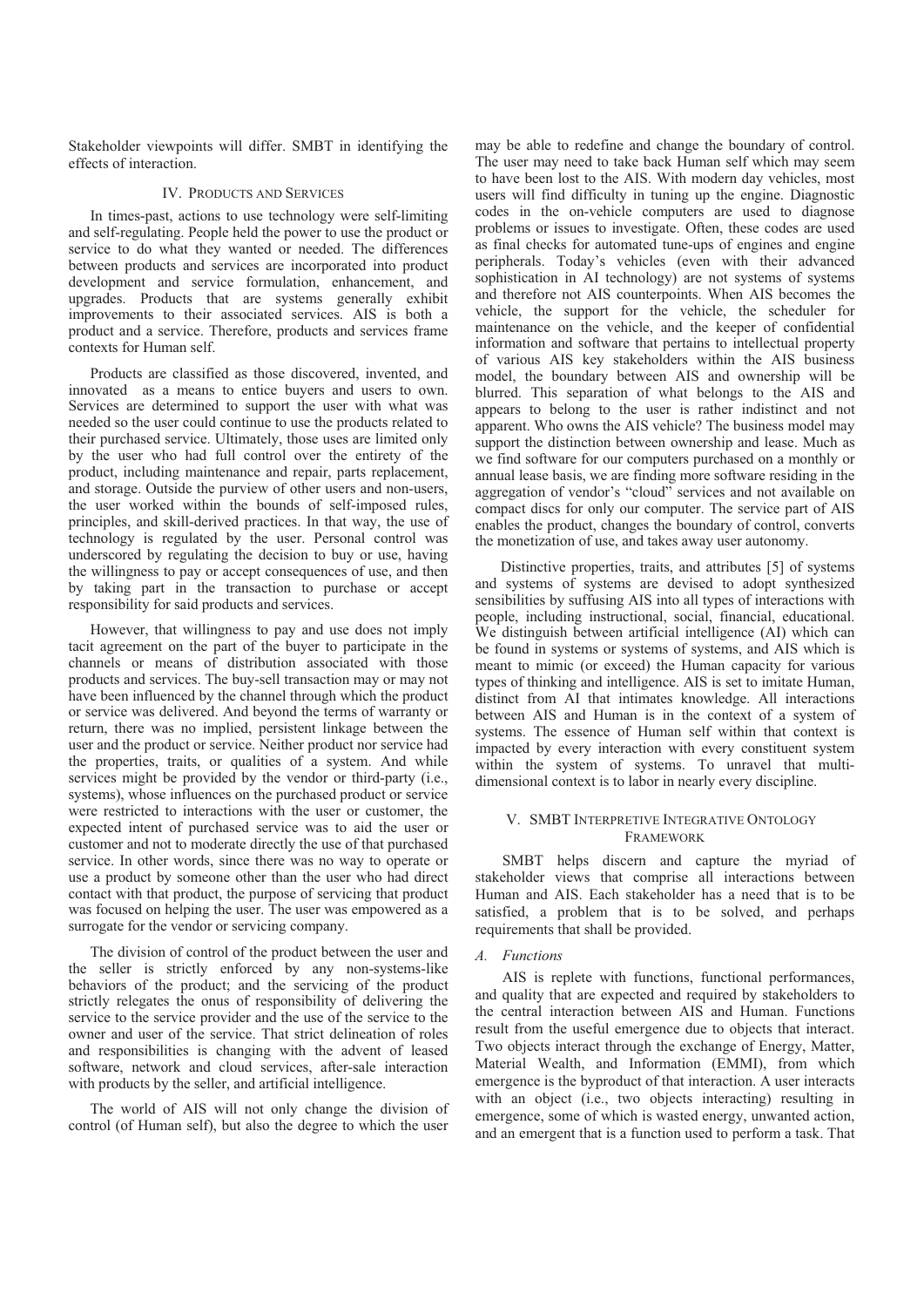task requires certain performance and a minimum level of quality. The useful emergent is a function. AIS will be designed and implanted to have various functions. SMBT captures the physical objects and their useful interactions (as functions), the resultant behaviors (of objects), and waste products (in terms of losses of EMMI). Additionally, SMBT tools will identify and quantify the unused or unusable emergence to determine the loss of EMMI it took to provide the user with the desired function. Functions can be thought of as the capacity of the action performed, whereas processes build that capacity.

This approach ensures all interactions are represented as shown in Figure 1 as the canonical interpretive integrative framework. The form, structure, and mereology are the bases of the ontologies of objects and processes. The design space for both AIS and the processes that drive the interaction between AIS and Human are shown in form as how the physical objects are presented, in structure are configured, in mereology as they are categorized as parts and wholes.

| <b>Canonical Interpretive</b><br><b>Integrative Framework</b>   |                  | <b>Causality Process Ontology</b>                                                                                  |                                                                                                                        |                                                                                                                    |
|-----------------------------------------------------------------|------------------|--------------------------------------------------------------------------------------------------------------------|------------------------------------------------------------------------------------------------------------------------|--------------------------------------------------------------------------------------------------------------------|
|                                                                 |                  | Cogitating                                                                                                         | Mechanizing-                                                                                                           | Modeling/<br>Representing                                                                                          |
|                                                                 | Objects          | Thinking about<br>physical objects<br>and intellectual<br>entities                                                 | Enabling acts,<br>activities, and<br>procedures to<br>apply force to or<br>by physical<br>objects                      | Portraying<br>properties, traits,<br>and attributes of<br>physical objects<br>and intellectual<br>objects          |
|                                                                 | Functions        | Thinking about<br>interactions<br>between physical<br>and intellectual<br>objects, i.e.,                           | Enabling acts,<br>activities, and<br>procedures by<br>objects to yield<br>functions, i.e.,                             | Portraying<br>interactions of<br>objects, i.e.,<br>useful emergence                                                |
| <b>Interaction</b><br><b>Object Ontology</b>                    | <b>Behaviors</b> | useful emergence<br>Thinking about<br>reactions to<br>engender<br>behaviors<br>regardless of                       | useful emergence<br>Enabling acts,<br>activities, and<br>procedures to<br>engender<br>behaviors                        | Portraying<br>properties, traits, I<br>and attributes of $\star$<br>physical objects<br>regardless of              |
| Flow of Goal-<br>Oriented Narrative<br>Exploratory<br>Narrative |                  | existence/non-<br>existence of<br>physical objects<br>or intellectual<br>entities and<br>with/without<br>functions | regardless of<br>existence/non-<br>existence of<br>physical objects<br>or intellectual<br>entities and<br>with/without | existence/non-<br>existence of<br>physical objects<br>or intellectual<br>entities and<br>with/without<br>functions |
|                                                                 |                  |                                                                                                                    | functions                                                                                                              |                                                                                                                    |

Fig. 1. Canonical Interpretive Integrative Framework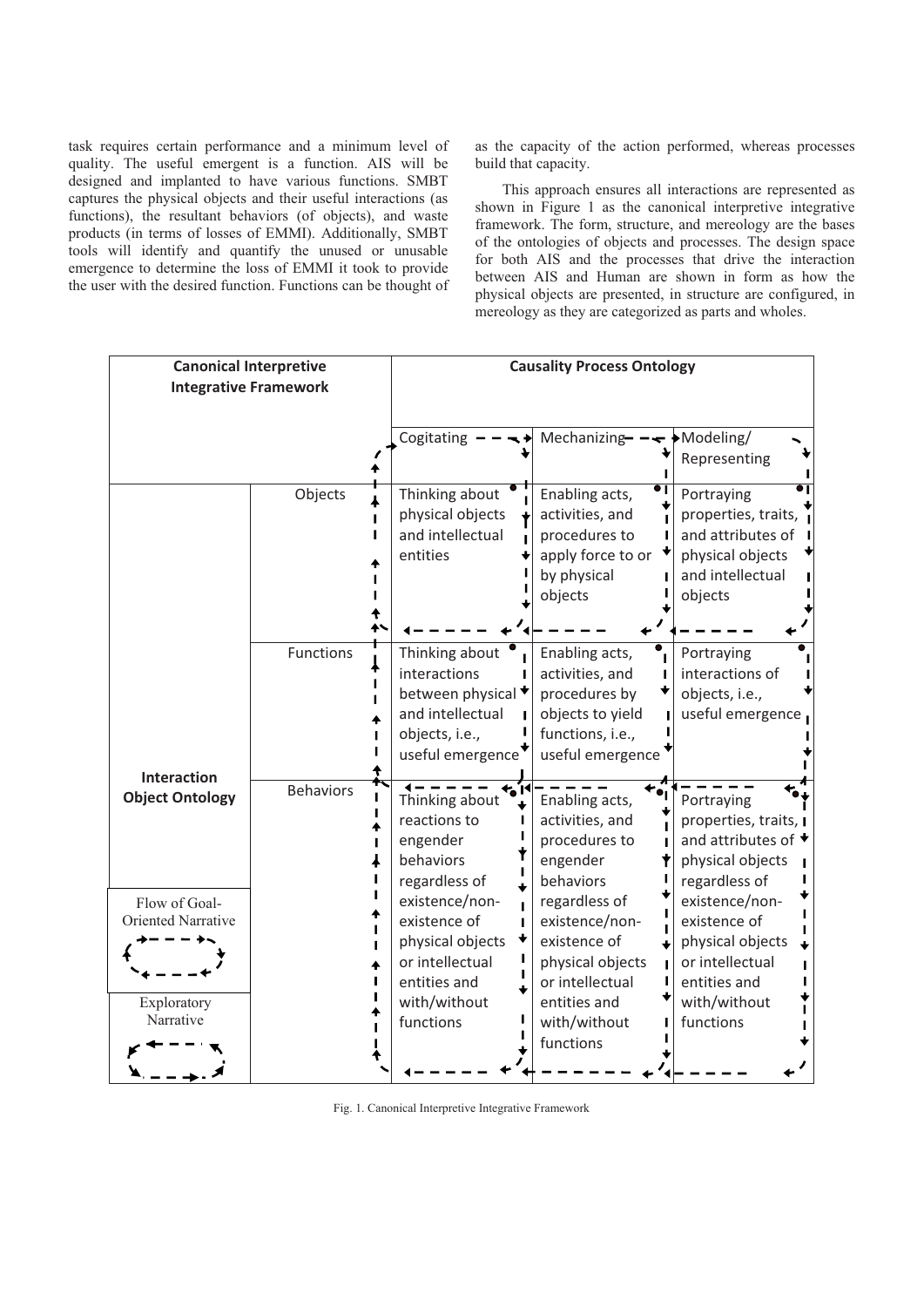Within the canonical interpretive integrative framework, the syntax for modeling systemic actions results from the allowable interactions stipulated according to the direction of analysis through the row-column nine-nexus squares (see Figure 1, column left and row top). These perspectives define the object, functional, and behavioral boundaries, the cognition, mechanisms of apply force to objects, and modeling the dimensions and measures needed and required to determine and forecast interactions between Human and AIS.

The framing of two intersecting ontological domains grew out of the desire to represent all the actions of the lifecycle of a project, concatenated into the structure of a business [5]-[8], [9] and based on Stanislaw Leśniewski's "Foundations of the General Theory of Sets" [3]-[4]. The basis for SMBT is this expository framework of object-related and process-related concepts to incorporate all interactions of EMMI. The most general expression of a mereotopology framework codifies a formal, comprehensive ontology that represents all knowledge [18]. The canonical interpretive integrative framework portrays the three dimensions of process taxonomy along the abscissa axis along with the three dimensions of object taxonomy along the ordinate axis. All that are objects are objects of physical and intellectual merit; all that are processes are activities and not objects; and all that are not objects or not processes cannot exist. Mapping the three quantifiable dimensions of objects to each of the three qualifiable dimensions of processes depicts the allowable interactions – all of which are causal [14] to emergent outcomes [6], [13].

#### VI. INTRODUCING ONTOLOGY FRAMES OF OBJECTS AND **PROCESSES**

The physical frame in SMBT denotes physical objects (and agency through intellectual entities) as objects and their physical emergents of interaction and resultant behaviors of objects. AIS will be made up of physical parts and intellectual property that combine to be the objects referred to the object ontology. As those objects interact (and present useful emergence that we term, functions) processes will be carried out by which to interact with Human. That interaction will be facilitated by objects (that the designers plan to not interfere with the timely and clear communications with Human. Human will also interact through objects with the expectation there will be accommodations for Human error, timeliness to respond with information Human needs, and with sufficiency of accuracy and precision so that Human can trust and rely on AIS. The physical objects set the structures for integration, functionality and performance, interoperability and losses of EMMI. The efficacy of the AIS constituent systems' business models are domineered by physical and intellectual objects. Stakeholders can apply SMBT to suggest best fitting technologies and means to innovate with those technologies as well as to evaluate desired technologies to determine feasibility and appropriateness within the set of existing or new technologies.

The process frame captures acts and activities of cogitating, mechanizing processes, and modeling or representing the activities of thinking, mechanizing, interacting, and behaving. This ontology frame provides the force to make things happen by following strict rules which allow intersections between the two frames. Clockwise logic is used to reach a goal and counterclockwise logic explores a concept. The same sets of interactions within the framework of these two frames are reducible to the same canonical form. The order of interpreting the result from the nexus of object and process frames is irrelevant to the sequence of actions taken clockwise or counterclockwise, i.e., stakeholder independent, albeit the questions are formed and answered differently, depending on the intention (i.e., clockwise or counterclockwise direction) of the logic.

#### A. Goal-Oriented Logic Used Within the Interpretive **Integrative Framework**

If the goal is to determine the requirements for an AIS that maintains the four aspects of Human self, then we cogitate about the objects that are necessary, the functions that need to be derived or enabled by interactions between those physical objects, and the behaviors that will result from those physical objects, functions, and behaviors. We determine the mechanisms that must be put in place to acquire, develop, place, support, and maintain those physical objects; determine the mechanisms that must be enabled to force the physical objects (with energy, mass, material wealth, and information) to accomplish what is intended; and determine the modeling that must be carried out to finalize design and perfect operations. Requirements can then be determined and stated as needs of stakeholder that must be quantified and tested according to relevant and appropriate specifications or standards. For AIS, those requirements likely incorporate computer hardware and software that must be constructed.

#### B. Exploratory Logic Used Within the Interpretive **Integrative Framework**

If the interest is to explore (e.g., research) the dependencies of Human self on various aspects of AIS and interactions with AIS, begin with the physical objects as they are instantiated in a design or corporeal setting. Within the Object ontological frame, describe these objects, indicating their as-is characteristics, actions, properties, traits, and attributes. Then, describe the functions (i.e., the useful emergence) that are active and when. Describe the mechanisms that are associated with those functions. And, finally describe the behaviors observed. Within the Process ontological frame, describe the thinking, then the rationale for mechanizing the activities, and the modeling of the thinking and the mechanizing processes. The results of the processes within the ontological frames establishes the baseline knowledge from which to pose research questions, explore correlative (and causal) activities, and model the observed phenomena. In a naïve sense, the result of exploration or research is to interpret, analyze, discuss, or theorize with data to inform approach or method, to identify gaps in cognitive mappings of information, to contribute to the body of knowledge, and to create value for product or service innovation. A focus on evidence-based outcomes as well as formative ideas from which to base plans for additional work is typical of exploratory logic within the interpretive framework.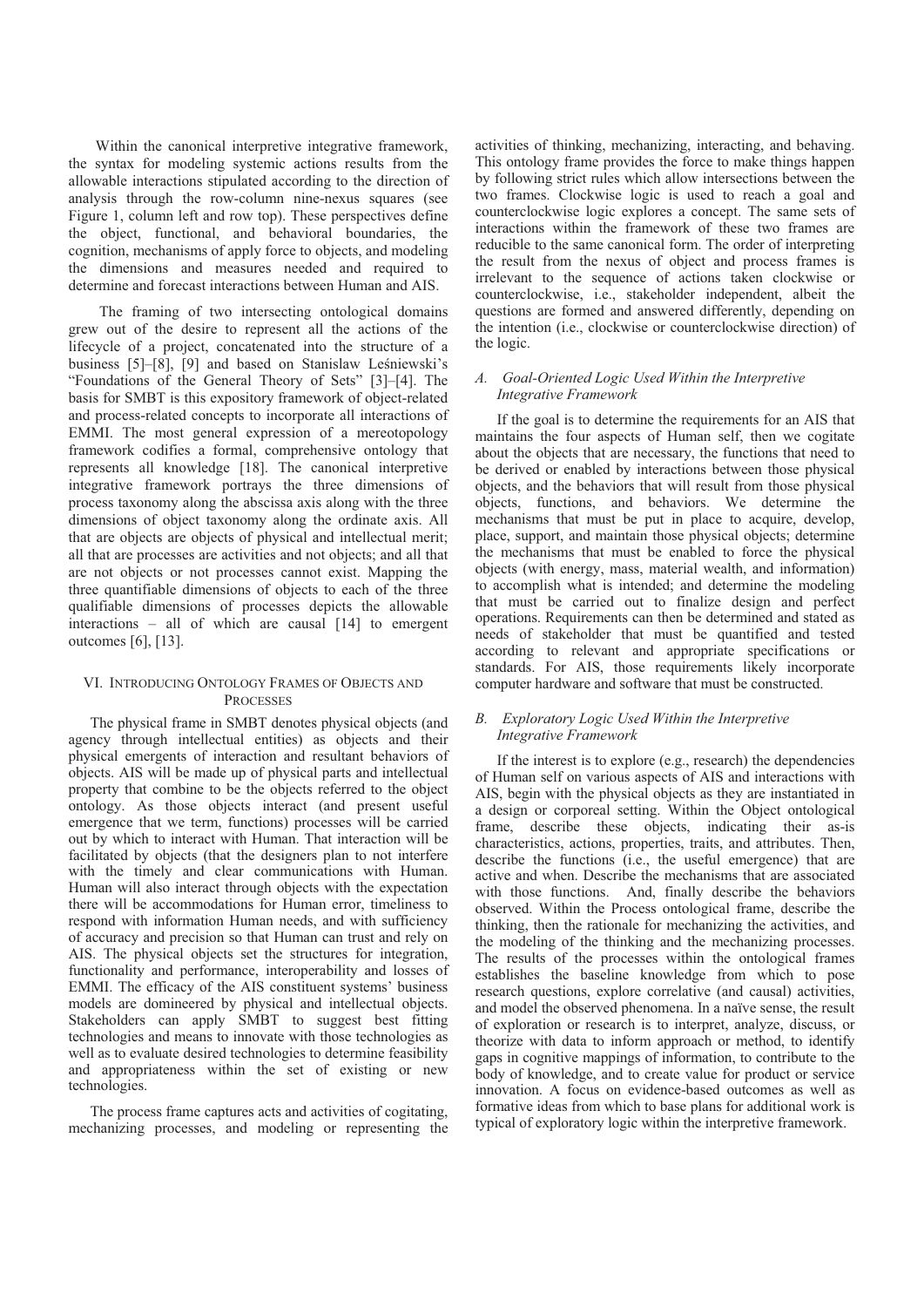#### C. Canonical Interpretive Integrative Framework Mereotopology

The object frame is an abstraction of a subset of classes within the object ontology and the process frame abstracts a subset of classes within the process ontology [6]. The object ontology includes the extant physical objects, the interactions between physical objects, and the resultant behaviors of interacting or non-interacting objects and the resultant behaviors from expected objects that exist or do not exist. The process ontology includes cogitating, mechanizing, and modeling. These subsets of classes within each ontology form the taxonomy related to notasystems (not-a-system), systems, and systems of systems [6]. The ontologies and their individual frame taxonomies are represented in a canonical interpretive integrative framework  $\overline{7}$ . As determined by the totality of intersections in the interpretive integrative framework, shown in Figure 1, these interactions between the object frame and the process frame post the only allowable interactions between the two sets of taxonomy. This topology provides a semantic model to decode, interpret, and predict emergence, i.e., consequences of interactions between the nexus of objects and processes within the 3x3 matrix as depicted in Figure 1, updated and revised from [5]-[7].

#### VII. SMBT APPLIED TO AIS

Systems are observed to have dynamic actions that are orderly and sustained within a common structure that satisfies the four conditions of systemsness (Section II). A collection of interacting parts connected to form an integrated, interoperable aggregation is referred to a system if the aggregation conforms to the systemness criteria of four conditions: Metastability, Internal agility, External adaptability, and irreversible/Nonreciprocal emergence (mien). The word, *mien*, is dictionary-defined as the manner or indication of inherent character.

#### A. Character of Systems

The character of a system is to accept or enable a periodic, recursive process of flows of EMMI that provides for a metastable (i.e., long-term) state of equilibrium to enable its operations; to respond dynamically to its endogenous environment by enacting internal processes through agile internal exchanges of EMMI; to adapt to its exogenous environment by rejecting, or accepting and using EMMI; and to enact irreversible or non-reciprocal actions, *i.e.*, emergents. Note, the term *emergent* is attributed to George Henry Lewes [19] who first noted there were unintended effects caused by integration of objects. Emergence refers to all changes (seen, unseen, unforeseen, expected and unexpected) due to interactions of EMMI between objects [13]. Emergence is a natural consequence of all interactions, integrations and interoperabilities. Emergence always occurs when two physical objects interact.

Intelligent Systems (specifically, Human for this paper) are able to perceive, act, and learn autonomously to create individualized essence of Human self. The sense of Human self is the individual's essences which distinguish one person from another person.

In particular, note that while variously defined, technology can be thought of as any process or physical object that extends an existing capability to support, sustain, enhance, or improve the functioning of a product or service [20]. Whether the technology is embedded in a system or not, this view of technology exposes the perhaps-not-so-subtle differences between stakeholder views of the same technology. Stakeholders who interact with AIS may have markedly different experiences of utility and capability than those who derive value from that interaction.

SMBT is a highly regimented way to account for all aspects of AIS and its interaction with Human self. The various perspectives of interaction, the juxtapositions of physical objects, and the provenance of actions that are expressed during interaction lend themselves to interpretation based on the different perspectives of AIS and Human. For example, the game of chess is view from multiple perspectives. Each player experiences the game from their side, spectators sometimes view the play-action from neither side (e.g., down looking). Same game pieces, different patterns, with often different interpretations. SMBT is without preference for a particular view  $-$  the choices are left to the participants in SMBT. SMBT supports all views, including from AIS (to include at the time of interaction with Human; from each stakeholder perspective during development, testing, and validation; and when preparing, structuring, prioritizing, implementing, and responding to data queries); from Human (for example  $-$  direct interaction or vicarious interaction with AIS). Consequently, there are perceived and real differences of the benefits of AIS.

#### B. Benefits of AIS

These differences in perspectives of the benefits of AIS increase as the AIS begins to accumulate and employ more extensive information about the lives of an increasing number of individuals. If the AIS has no information about the individual involved in its interaction (i.e., a complete stranger), the AIS will attempt to relate any information that it gleans from the interaction to formulate a more appropriate, tailored response. As the AIS learning continues (i.e., as the change from what was known to what is now suspected or corroborated), AIS knowledge about that individual and demographically-like-kind individuals increases. Given network accesses to a plethora of databases, learning and knowledge change rapidly. It could be surmised that the more advanced is the AIS (culturally-sensitive) interrogation of the target individual, the higher the willingness for the individual to participate in the interactions. Human willingness could be moderated by the incentives or disincentives communicated or implied by the interactions. The AIS must be sensitive and refined in those interactions with Human to be perceived as helping Human. In essence, we might suggest that AIS is becoming more aware of Human self, *i.e.*, increasing its social awareness.

#### C. Exploratory and Goal-Oriented Narratives for AIS

Figure 1 illustrates the two applications of SMBT with the exploratory narrative (for example, expressing the desire to investigate what technologies are best) and the process flow of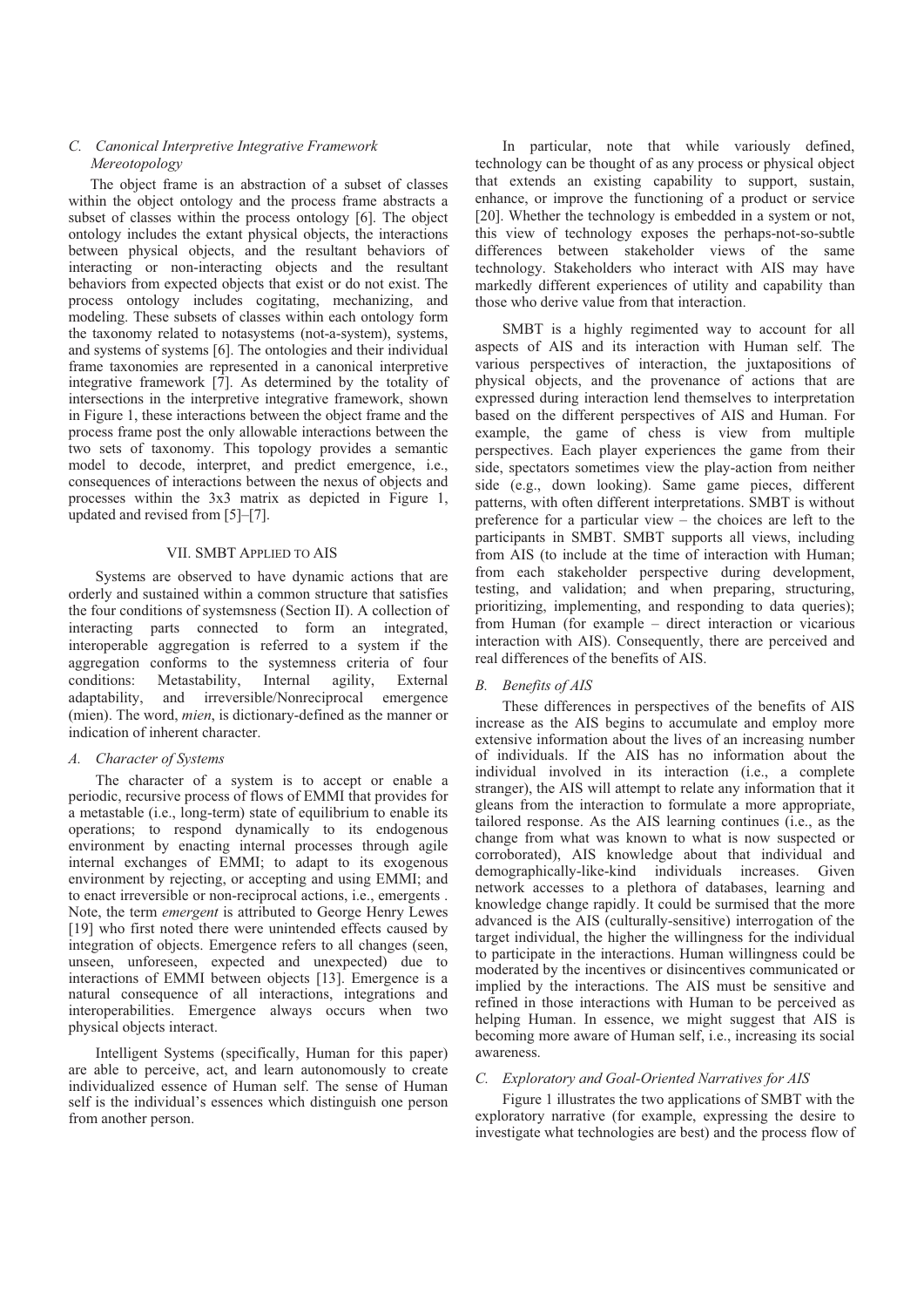the goal-oriented narrative (investigating technologies that are of interest to various stakeholders). These technologies may have been envisioned, developed, or licensed with the expectation of being used within the AIS. The make/buy decision for stakeholders, who want to participate in various types of business models, is incorporated into the deliberations about the appropriateness and utility of the two paths to be involved with AIS technologies.

SMBT distinguishes between functions and mechanisms as the difference between measurable performance (functions) or processes. Functions are the useful emergence of interactions, i.e., rubbing hands together vigorously creates a quantifiable amount of heat, i.e., energy. For example, the process of rubbing two flat pieces of metal together is a mechanism of force, e.g., the process of rubbing physical objects. As energy and force are distinguishable and differentiable, so are function and process, respectively. Function is related to the result of objects interacting, while process is related to activities that enable mechanism that enact force on objects [5]. Energy does not move objects, forces (i.e., processes) do move objects. A change in kinetic energy of an object is equal to the work done on that object by a net force.

From the view of SMBT, a change in functional performance requires a process to intervene in the actions of an object. Without intervention, the functional performance will continue as long as the precipitant interactions (between objects) continues. That intervention could be a button press, or a change in the interaction that slows the action down, e.g., friction (a kinetic force).

A typical narrative for applying the language of SMBT is exampled by considering how friction (i.e., the frictional resistance between rubbing surfaces without oil or other material to overcome friction) depends on the properties of surface materials (relative hardness and melting point) of the rubbing objects. Specifically, the various mechanisms of shearing of the surface junctions formed by adhesion and welding at the points of contact result in a change in kinetic energy due to dragging or gouging the surfaces' unevenness. Interactions continue at the peaks of rough irregularities  $[21]$  – the smoother the surface, the broader the peaks and the greater the friction. The result of the process of rubbing metal surfaces is the emergence of abraded surfaces, heated metals, and radiated heat. The amount of heat is measurable, the amount of abrasion is measurable  $-$  all are emergents and if any is usable, then what is usable are functions produced by the process of rubbing the two metal surfaces. For example, heating of the metal surfaces may result in a bend in the material, which may be planned to be the desired result. The function of 'to bend' is measurable by deviation from a flat plane standard. The activity of rubbing metal surfaces is verifiable, the activity of measuring heat is verifiable, and the change (if any) in the surface of the metals is verifiable. Verification is the comparing (process) of objects or processes (the set of all activities and acts, *i.e.*, an object) to definitions (object), requirements (object), standards (object), or other processes (object) by means (process) independent of those involved with the objects or processes. The particulars that are exposed by using SMBT at the nexus of objects and processes

(indicated by a solid small dot in the upper-left corner at the intersections between the object and process frames in Figure 1) span all aspects of the actions of two metal plates rubbing.

For AIS, the notion of friction is omnipresent for all interactions of objects. We chronicle both the useful outcomes through the expected functional performances as well as the emergence that often results (for example, results in radiated energy, often in the form of heat). Early work for demonstrating AI was carried out on energy inefficient computers. Even with the advent of increased speed and less energy consumption per computing node, large back-office computing infrastructure will continue to generate significant heat. These losses due to frictionally generated heat adds to the cost of providing the AIS-Human experience. Early work is suggested to determine the net loss due to emergences that do not provide functionalities beneficial to the AIS-Human experience. The general loss function [22] is an apropos tool to help determine the net benefit to the AIS system of systems and the Human systems of systems.

Additionally, new areas of investigation are suggested by the SMBT processes. In the case of friction, the actions of quantum mechanical effects of surface work functions and new bonding mechanisms for dissimilar metals are suggested to aid in miniaturizing electronics and sensors. Another advancement in technology that may inspire innovations to better AIS is to incorporate intensional logic into its existing extensional logic. Extensional logic spans categories of topics and empirical ideas used to search, look-up, and retrieve information from databases. In stark contrast, intensional logic concerns the wholeness of conditional statements to include ideas and concepts. Incorporating intensional logic greatly improves the ability of AIS to interact more naturally with Human. To add intensional logic is to delve deeper into Human self. Consequent from the mereology of objects and processes as enacted through the object and process ontology frames. AIS requires both extensional and intensional logic to interact using Human-like essences with Human [23].

#### D. Priorities and Control Architecture

Indeed, great attention to the details of interaction are warranted to carefully structure the operations of AIS and the interactions of AIS with Human. Giving the proclivities of social media and their wide-ranging influences, it may be best to baseline the AIS design on only the specifics of what Human wants based on what Human provides at time of interaction of AIS and same Human, only that provided by Human will be data applicable for that Human. The model suggested is that of the personal medical record for an individual Human. Thereafter, for every interaction with that same Human, the social record, and therefore the Human self is used by Human and perhaps managed by AIS. The impetus is to limit the intrusion of AIS into Human self. This posture focuses interactions on the one-to-one, without extensibility and network externalities that are driving forces in Human-to-Human interactions

If AIS is envisioned, promoted, and held to be many-toone, one-to-many, the Human self will be changed. Those "many-to" and "to-many" interactions are readily considered through the existing work in psychology, sociology, finance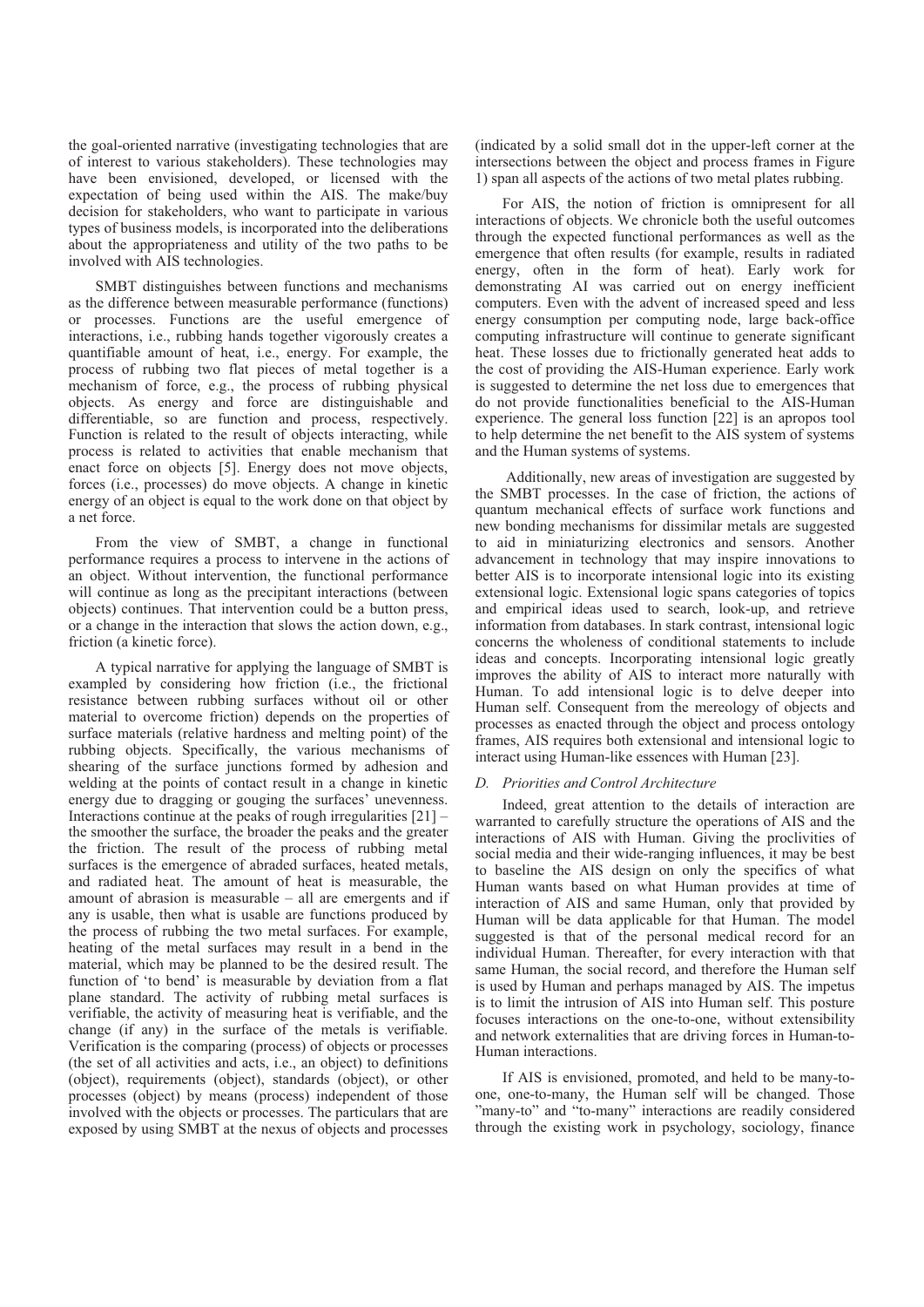and accounting, and business. The wide range of disciplines on AIS design teams and AIS architecture teams who structure priorities that arrange physical objects and determine the order of execution of processes should consider the social intelligence of the interactions with Human, as well as the hierarchical inferences and rule sets that mediate allocate resources. Integrated multi-disciplinary teams will need to deal with the capacities of information, and the movement of that information to support AIS-Human interactions. The tension in the design and architecture will be punctuated with distributed priorities competing for attention from AIS and Human at the AIS-Human interface. The competition for AIS is how to mediate and manage the flow of information (e.g., from which source or what economic model). The competition for Human is partly determined by the amount of time that must be committed to the AIS interaction, the location of that interaction, the ability to record and then retrieve the results of that interaction, and the access to the AIS for follow-up information. The adjudication of possibly contentious fulfillment of multiple business models (from multiple stakeholders), should have the mediated result of minimizing the loss of EMMI for all of the AIS constituent businesses [22]. Without satisfying the prime design objective of minimum loss, other non-systemic solutions will jeopardize lowest cost, highest benefit operations. Therefore, sustainment will be non-Pareto-optimal.

Further, the priority and control issues within the AIS architecture can lead to delayed response to the Human. Operations of the AIS will be driven by the size and willingness of the Human wallet to buy preferential control over data or to enforce Pareto-optimality, as overseen by the results of a loss function [22]. SMBT supports the nature of the systems of systems through minimum loss as the most effective provider of services and products [5]. Through the use of construct of minimum loss, SMBT can be used to examine trade spaces, tradeoffs, and event and consequence analyses.

#### E. Amazing Process Similarities of Systems

We can harness SMBT to extend the physical concept of improved functionality, i.e., the useful consequence of interactions between physical objects, to the social concept of function, i.e., role or use. We establish a construct for comparing likenesses between social systems and nonartifactual systems. These non-artifactual systems are also non-Human social, meaning that an operating computer has only the personality that is prescribed to it by sentient beings. Here we distinguish between Human social systems and natural systems, e.g., trees as non-artifactual systems that are also non-Human social and living systems; and molecules as non-artifactual systems that are also non-Human social and not living systems. Systems take many forms, but regardless, all systems satisfy the four conditions of the systemness criteria (Section II). SMBT reinforces the significance of these criteria in all aspects of systems and systems of systems, (such as AIS) because to do otherwise is to operate with inefficiencies and without mechanisms to correct those inefficacies. The business model is an example of systemsness, i.e., system or system of systems structure and

thinking within the interpretive integrative framework (Figure 1).

#### F. Sociological Functions

Consistent with the SMBT expression and use of function, we incorporate Radcliffe-Brown's social concept of function [24] as a utility of interaction in Human societies. Note, the use of the word function in this paper is that of a rational-function, rather than "functional" in the sense of having reference "...to the conditions and positions of a social system's integration or equilibrium..." [25]. Through SMBT, we settle that if there is no interaction between objects, there is no emergence and no function  $-$  if no function, then no performance. However, without object(s) or function(s), there can be changes in behavior (see Figure 1). Moreover, there can be various and likely differing viewpoints. And, what is useful for one person may be distractive or disruptive to another person.

At a meta-level, the continuity of society has structurelike behaviors (objects and processes creating relationships) but the relationships are ephemeral and therefore not venerated structure. By short-term continuity of these structure-like behaviors, while the objects of society may change or be replaced, the system (the whole of constituent systems we refer to as society) continues in a dynamic way. The manner is dynamic, yet stable in terms of overall flows of EMMI. Dynamic stability is a direct consequence of the four conditions of systemsness. To sustain social structure, functionality must be preserved and sustained, in spite of objects changing or being substituted or replaced. AIS relies on the functional dispositions of its activities as the means to ensure effectiveness. Observe that the row of functions in Figure 2 provides the measures of performance and the entire set of interactions between the object frame and the process frame illustrate the measures of effectiveness for all objectprocess ontological actions.

Consistent with SMBT, the Radcliffe-Brown expression "function" by this social-borne interpretation is  $\alpha$ f representative of the partial contribution of an exchange of EMMI between constituent objects (e.g., individual and AIS) within the whole. Additionally, Leśniewskian formal logic provides insight into the rules of action within the interpretive integrative framework that show less loss than is found by ignoring or violating that rule-set. The rule-set is exampled by the amount of loss that occurs with two objects interact. If one of the objects is irreparably harmed, then that harm extends to all of society  $-$  to the extent that the demise of the harmed object reduces the EMMI of other objects in the system. The action (or lack of action) of any object within a system degrades the performance of the system. Both Leśniewskian mereology (parts and wholes) and the observations made by general systems theorists and practitioners, support the claim that all parts of a system are in some way affected by all other parts. As a consequence of parts and wholes, the boundaries of the harmed object extend by physical contact, and as a result of consequences of those physical interactions (i.e., functional contact), and then to behavioral contact [6].

Through the approach of SMBT, any change in an object results in a change in functional performance and in behavior.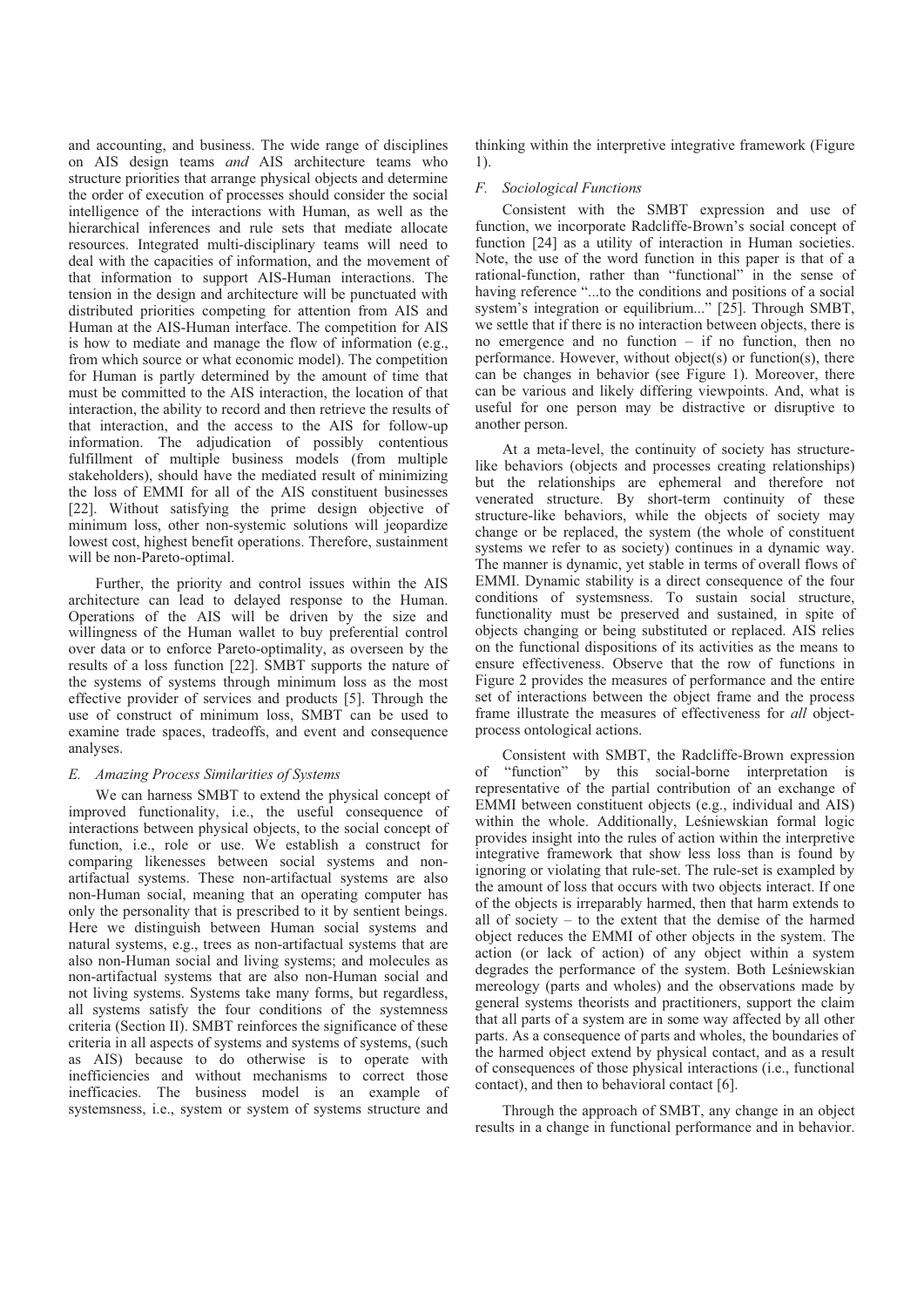Systems may not be sensitive to all changes, as there may be thresholds above which the change is discernable and thereby then having an effect on other parts of the system.

Society has unity of functional exchange of EMMI, which means its processes do not create ultimately unresolvable conflicts and EMMI is not conserved (in all systems). That is to say, there must be an input of EMMI from outside a society, an input and distribution among the parts of society that is metastable. And, an irreversible or nonreciprocal action must occur. For AIS to co-exist in a dynamically stable society with Human interaction being a key factor impetus for a dynamic input, both the ultimate intent as well as the transition to achieve that ultimate intent of AIS must be seen to add acceptable value and be held accountable for increasing worth [5]. Value is the increase or decrease in performance per the expenditure of EMMI to achieve that performance. Worth is loss in EMMI experienced to achieve the value. Adding value from some stakeholders' perspectives may not be understood as adding value, but rather decreasing the worth to a different set of stakeholders [5]. Interactions between AIS and Human may well be in opposition as to value and worth.

#### VIII. SMBT AND RELATIONAL MODELS THEORY

We incorporated Alan Fiske's, Relational Models Theory into SMBT to categorize the complexities of social life by societal structures [1]-[2]. Here, we use Fiske's four modes of behaviors to reproduce the relations between objects and the interactions seen in every culture. Fiske's modes are communal sharing, market pricing, equality matching, and authority ranking. Communal sharing incorporates familial groups contributing and taking what they need. Market pricing considers the buy-sell scenario to extract a best deal through arms-length transaction(s). Equality matching is reciprocal exchange. Authority ranking displays dominance of one social agent that results in unequal exchange with an implied onesided obligation. In concert with Fiske's model, each of the four modes of behaviors can be transacted through the exchange of some form of wherewithal – the means, rules, or resources needed or wanted for a particular purpose. These modes of behaviors differentiate stakeholder views as communal sharing, market pricing, equality matching, and authority ranking. The advantage from the AIS perspective is to provide a loss-function driven mediation that poses no existential threat to Human. The difficulties to enact such an allegorizing world may alienate parts of society that want pecuniary gain at the expense of others. The loss function may be deemed essential to exposing the pocketeering of EMMI associated with AIS – Human interaction.

#### A Familial Action

At the family level of action, there can be nearly as direct an interaction with AIS as the Human who in fact participated directly in the interaction with AIS. These effects may be delayed or muted due to the level of acceptance of AIS by each family member. Communal sharing expresses activities of familial groups contributing and taking what is needed expressed by wants, needs, and requirements (beneficial exchange of EMMI). For example, if only a few members of a familial group interact with screen systems, the views of that

few-member group will diverge from the larger non-screen user group's view of screen interactions (market pricing moves some members to become part of the technology adopter group  $-$  gain in EMMI), while the screen-using group still influence (authority ranking for gain in EMMI) the larger group to defer, reject, consider, or concur with the appropriateness of AIS in its described context. In the same manner that teenagers help to morph language by incorporating new vocabulary into their language, so it is with screen-users' sway over non-screen users. The growth rate of screen users to total number of screen-users plus non-screen users will follow an adoption-extinction curve (equality matching for in-kind consideration and respect  $-$  EMMI). SMBT exposes the kinds of behaviors due to object-to-object interactions through the language, precepts, and theory of behavioral psychology. Here, familial actions epitomize instantiations of authority ranking, communal sharing, equality matching, and market pricing. Human self is reinforced, attacked, changed, or modified in communal sharing.

#### 1) Adoption-Extinction Curve

An insightful means for constructing an adoptionextinction curve is to consider the losses due to the rates of adoption and extinction by members of the group who use a technology. The derivation of the general loss function [5] and its application [22] illustrate how adoption curves can be formulated based on the tension between adoption and extinction rates. This loss function method has a distinct advantage over the four scenario methods: demonstration, driving force, system change, and slice of time [26]. Scenarios are described by Kahn, Brown, and Martel as "hypothetical sequences of events constructer for the purpose of focusing attention on causal processes and decision points" [27]. Further, since the objective of a scenario is to build a schema from which to extrapolate, compare, contrast, and analyze alternative adoption rates, the propitious manner may be to identify and quantify the causal issues, "that are often overlooked in general or abstract analyses and discussions" [28]. Since, losses to users correlate directly with usage data of the adopted technology, users' experiences (collected by means of surveys) signals extinction, and identifiable network externalities create impetus and value (in spite of losses) indicates adoption, a sufficiency of information can be assembled, analyzed, and tracked to posit adoption-extinction rates due to AIS interactions, feature sets, and perceived value and worth.

#### 2) Accumulate EMMI - Sustain Competitive Advantage

A natural result of exchanging technology within one of Fiske's four conventions is an eventually strong deference for superior priority through the mechanism of Authority Ranking. Superior has priority over the inferior on the grounds that superiority is higher in preferential ranking, higher status, or higher functional performance or quality [5]. Superior priority can result from the accumulation of power, wealth, influence, or social dependencies (other aggregations of EMMI). Accumulating EMMI and sustaining a competitive advantage in Equality Matching or Authority Ranking is encouraged and fostered by recognizing the "...systemic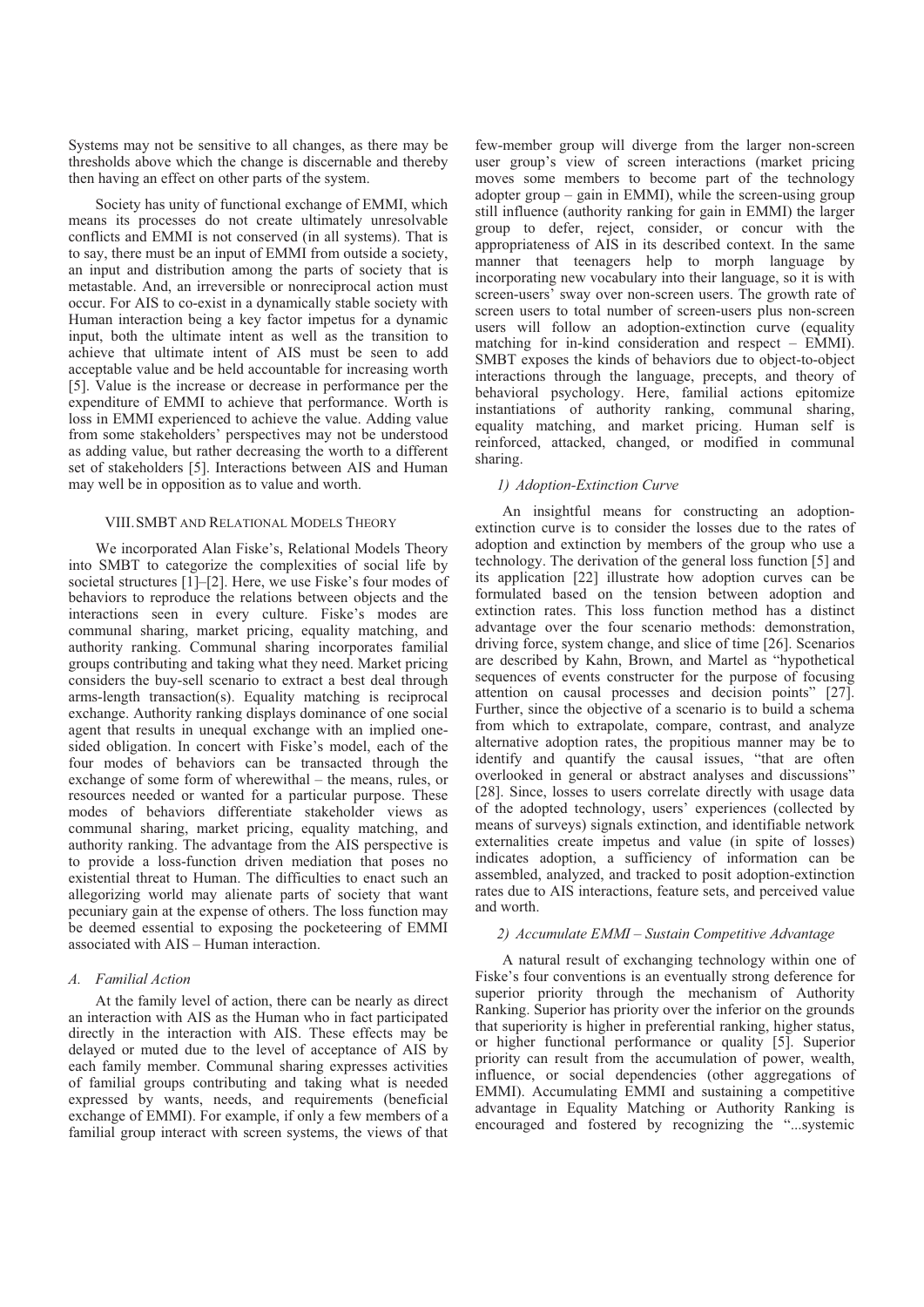combination and integration of knowledge..." [24]. The mechanisms of applying the concept of economies of scale, taking risks for a lucrative return, or investing for EMMI in excess of investment are commonly cited as means for accumulation of or managing access to EMMI [5, 29].

#### **B.** Market Pricing

Market pricing encapsulates the buy-sell encounter as a contest, necessity, aggravation, or opportunity to access necessities, cravings, and gifts. Roles for AIS in market pricing (the seller's perspective) include knowledge-based pricing which tracks the buver's preferences, value of online search results, and benefits from social media posts to more effectively qualify the buyer. Given that in the typical buy-sell activity, the seller is shown to generally have the overall advantage, the role of who is the buyer and who is the sell may be determined at the time of interaction. The manner, means, habits, and perceptions of who is selling information and who is buying information may become a key trait of the AIS. The fluidity of a transaction may determine the value and worth of AIS. The advantage of a seller is recognized through the buyer's purchasing behaviors  $[30]$  – the art of the best offer: using a better understanding of the psychology of adopting new products  $[31]$  – deciphering buyer's irrational valuation; and knowledge-based marketing at the point of purchase  $[32]$  – plying the sense of Human self. AIS knowledge of each individual buyer and seller can potentially reward both the parties to the transaction(s). If a way can be put into the AIS to demonstrate convincingly both value and minimum loss to both parties [5], [22], AIS may be better designed with a congenial, beneficial mannerism.

#### C. Equality Matching

Equality Matching is the reciprocal exchange of EMMI, typical of a long-term relationship  $-$  affinity rewards for participation over an extended time. AIS manages the frequency and duration of interaction with each individual buyer and seller. AIS mapping of the interactions of buyers with sellers and associating their various contexts and conditions of purchase may enlighten the frequency of purchase with buyer's habits and propensities, and provide sellers with opportunities to make different product or service offerings and more frequent sales.

#### D. Authority Ranking

Authority Ranking captures the dominance of one social agent over that of another social agent that results in unequal exchange coupled with an implied one-sided obligation  $-$  a negotiated inequality. Not often is there equality in social agency. One party to a transaction may have inherent dominance either permanent, essential, or characteristic. Permanent dominance is authoritatively derived through governance; essential dominance is akin to parenting; and characteristic dominance originates from context and environment. Social agency refers to thoughts and behaviors taken by individuals and AIS that express their essences of self through the judicious exercise of power. Physical objects have boundaries and intellectual objects, in addition, have

justification, motive, impetus, and explanation that reflect their agency relations with corporeal physical objects. A rock, a tree, a thought are all physical objects. The categorization of authority may present AIS with only a few options, whereas Human may have several more. AIS may not be able to "walk away" or simply shut down, depending on situation and physical manifestation of interaction within context and structure. Human may also not be able to conveniently leave the reach of AIS. AIS may not be able to threaten or intimidate, but rather may only be able to deny access to wanted, needed, or required data and information. Humans may damage. AIS may also be limited in the elements of controlling how the transaction transitions from start to finish. What interaction is required for the Human to continue with the AIS until the AIS is satisfied with a threshold of interaction and data? AIS may be limited in each situation missing the sense of self. Human may be limited in other ways, in part due to Human self.

#### E. Non-exploitive Motivations

In general, transactions or negotiations based on in-kind bargaining are intended to enhance performance of existing functions carried out by an individual or group [5] or AIS. Working efficiently to save energy, using materials more effectively, saving money when acquiring services, and making more informed decisions are examples of using technology to better implement one's intentions. Ideas inspire, technology enables, and innovation creates value. Yet, it is the determination of worth or feeling that the interaction with AIR is worth the presumed benefits that weighs heavily on the decision to interact knowingly with AIS.

#### IX. CONCLUSION

AIS presents a complexity that effectively must mask the innerworkings of Human cognition, mechanizing activities, and the primitives of how knowledge and information is learned, stored, retrieved, concatenated, and communicated. In other words, the economies of the Human self often find the path of least resistance, the benefits of expediency, the joy of fulfilment, the moment of gain, the undercurrent of ethical behavior, and the spirit of freedom.

The dichotomous ontologies parse the universe into things and forces that change things. Since Aristotle (c.350 B.C.E) expressed the simplicity of parts and wholes, it has been on the minds of thinkers. With Leśniewski formalization of parts and wholes by flawless, unpatched mathematical logic (coupled with the premise of objects and processes, i.e., mereology) a logical next step was to develop an approach that advantaged their use. The result was Systems Model-Based Thinking.

Actionizing the interactions of physical objects through the physical concepts of force and energy anchors SMBT in the familiar physical world. Mapping the sociology of functions into the empirical world of object-to-object interaction formulates behaviors from interactions with and without objects and functions. The ontological frame of objects is complete. The ontological frame of processes works through thinking, enabling activities to force things, and